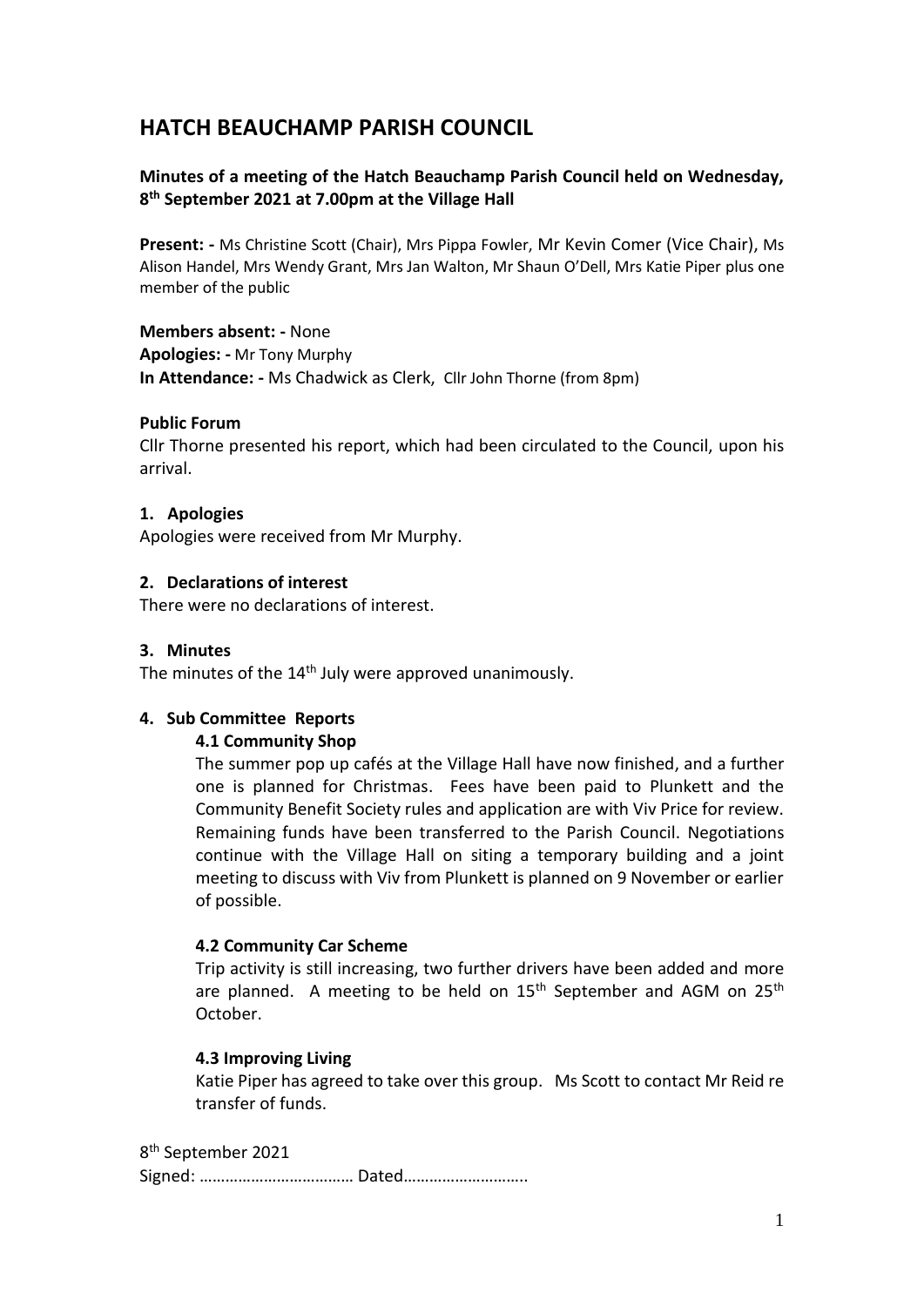#### **4.4 A358**

The public village meeting on  $6<sup>th</sup>$  September went very well and attracted over 100 attendees. Contact details have been collected and will be held securely by the Clerk in accordance with Data Protection. The Council approved additional hours for the Clerk to process these and keep parish updated. Clerk to keep records of these separately. A meeting with Highways with the Parish council representatives is due on the 23<sup>rd</sup>. Michael Asher from Rebecca Pow's office, called to speak to Ms Scott on  $8<sup>th</sup>$  September. Ms Pow is meeting Highways on the 24<sup>th</sup>. Ms Scott updated the Council on the updates from the Transport Action Network. There was a discussion about keeping the Parish Council updated of the actions of the sub committee. Ms Scott to circulate the report to Highways from the 8 local Parish Councils to all Councillors, and to ensure council is updated on any significant developments, in a timely fashion.

# **4.5 Neighbourhood Plan Update**

Mr Comer reported that a grant application has been successful and funds should be received in the next few days. This will be used to fund consultant advice. Mr Comer and Ms Scott to agree scope for the consultant and advise Councillors by email. Training has been attended by 5 members of the group. A further grant application was approved in principle.

# **5. Update on Footpaths/Bridlepaths/Rights of Way/Signposts**

Clerk reported that Rod Harrington is still working on the upgrade of the footpath from Home Orchard to the Playing Field with the landowner and Somerset West and Taunton Council. Mrs Fowler reported that the stile at Hatch Green has been cleared. Clerk reported she is in contact with Martin Cooper of Somerset County Council about clearing paths and bridleways of vegetation now it is September. Clerk also reported that all white and grey painting on the signpost at the corner of Bickenhall Lane at Village Road is complete, awaiting completion of the lettering.

#### **6. Communication Strategy**

Mr Comer presented to Council a draft communication and transparency policy which was discussed and agreed in principle bar a few amendments. Proposed wording for amendments to be sent to Mr Comer by the Clerk. Mr Comer to amend and recirculate. The need for councillors to have parish email addresses was discussed. Mr Comer has found a fee free solution to set up emails under hatchbeauchamp.com.

#### **7. Finance**

# **7.1 Bank Reconciliation**

The Council approved the bank reconciliations.

#### **7.2 Schedule of Cheques**

The Council approved the Schedule of Cheques, plus Chairs expenses of £65. The Village Hall payment of up to £500 is approved and payment to be made once final amount is known. Mr Comer to advise same to the Clerk.

8 th September 2021 Signed: ……………………………… Dated………………………..